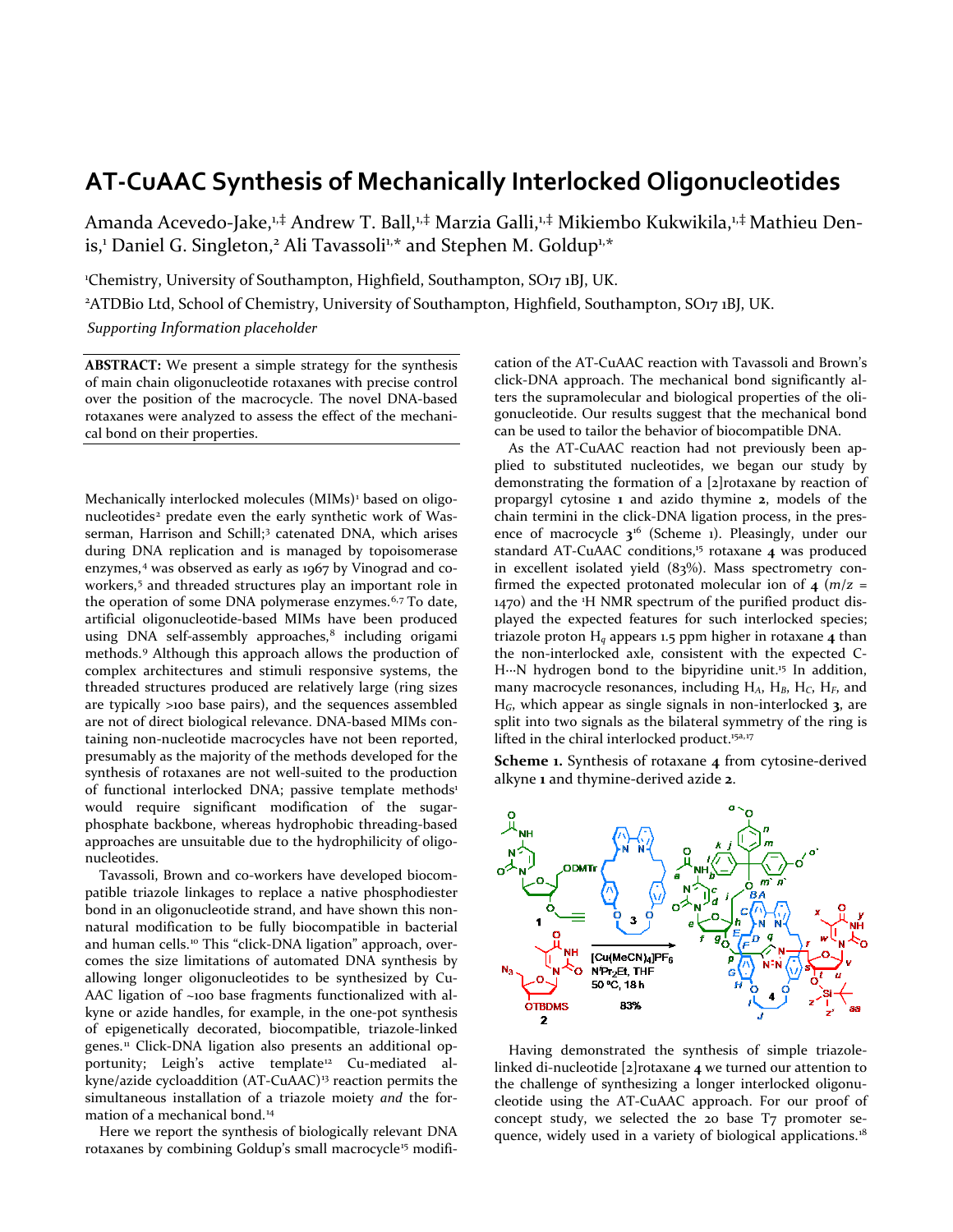Alkyne **5a** and azide **6a** were synthesized using standard solid phase techniques and their AT-CuAAC coupling optimized by systematic modification of the conditions reported for click-DNA ligation (see ESI). Ultimately, reaction of **5a** and  $6a$  in the presence of macrocycle  $3$  using THF-H<sub>2</sub>O  $(i : 1)$ as the solvent,  $CuSO_4/Na$  ascorbate as the source of  $Cu<sup>I</sup>$ , and N<sup>*i*</sup>Pr<sub>2</sub>Et as base to accelerate the reaction, gave T7 rotaxane **7a** as the sole product (no non-interlocked axle **10a** was detected by LC-MS analysis) in 83% isolated yield after HPLC purification. T7-based rotaxane **7b**, which differs in the position of the mechanical bond along the DNA backbone, was produced under the same conditions from alkyne **5b** and azide **6b** in 90% isolated yield. LC-MS analysis confirmed the purity and identity of both interlocked products. Native oligonucleotides T7 forward (**8**) and non-interlocked triazole axles **10a** and **10b** were synthesized separately as control compounds. Strikingly, rotaxanes **7** and axles **10** display significantly different HPLC retention times (~8.5 *vs* ~7.5 min respectively), which is surprising given that they differ only by inclusion of macrocycle **3**, a relatively small change compared with the size of a 20-base oligonucleotide.



Figure 1. <sup>1</sup>H NMR (400 MHz, CDCl<sub>3</sub>, 298 K) with selected signals assigned (see Scheme 1 for atom labels) of a) macrocycle **3**; b) rotaxane **4**; c) the corresponding noninterlocked axle.

**Scheme 2.** a) AT-CuAAC synthesis of T7-rotaxanes **7a** and **7b**. *a* b) Control compounds T7 forward, T7 complementary and axles **9a** and **9b**.



*<sup>a</sup>*Reagents and conditions: (i) macrocycle **3** (21 equiv.), CuSO4 (10 equiv.), Na ascorbate (50 equiv.), <sup>*i*</sup>Pr<sub>2</sub>EtN (10 equiv.), THF-H<sub>2</sub>O  $(1:1)$ , rt, 16 h.

To evaluate the effect of the mechanical bond on duplex formation, rotaxanes **7** were annealed with the T7 complementary (**9**) oligonucleotide and the resulting mixture was analyzed by circular dichroism (CD) spectroscopy. Whereas the native T7 forward (**8**) and non-interlocked triazolecontaining oligonucleotides **10** displayed the expected CD signals at rt between 180 and 200 nm associated with expres-sion of helicity in a DNA duplex,<sup>[19](#page-5-2),[20](#page-5-3)</sup> rotaxanes **7** display weak CD signals between 180 and 200 nm. Furthermore, raising the temperature slowly to "melt" the duplex led to the expected sharp decrease in the CD signal associated with duplex formation in the case of samples derived from **8** and **10**, whereas no sharp transition associated with duplex disassembly was observed for rotaxanes **7**. <sup>19</sup> Taken together, these results imply that rotaxanes **7** do not hybridize to form a DNA duplex with their complementary strand, and thus DNA hybridization is completely suppressed by the mechanical bond.

**Scheme 3.** Annealing of rotaxanes **7**, T7 forward (**8**) and axles **10** with T7 complementary (**9**) and their melting temperature  $(T_m)$  determined by CD spectroscopy.



<sup>*a*</sup>Annealing conditions: 10 µM, buffer-H<sub>2</sub>O (8:1), 95 - 15 °C over 40 min.



**Figure 2.** a) normalized CD spectra (25 °C) of axle **7a**, T7 forward (8), rotaxane **10a** annealed with T7 complementary (**9**). b) normalized CD melting curves (190 nm) of **7a, 7b, 8, 10a, 10b** annealed with **9**.

<span id="page-1-0"></span>The failure of rotaxanes **7** to form a duplex with their complementary strand suggests that the mechanical bond acts to "cage" the oligonucleotide. Caged DNA and RNA based on covalent modification of the native base pairs have been de-veloped to allow selective control of biological function.<sup>[21](#page-5-4)</sup> Typically, however, multiple points of modification are re-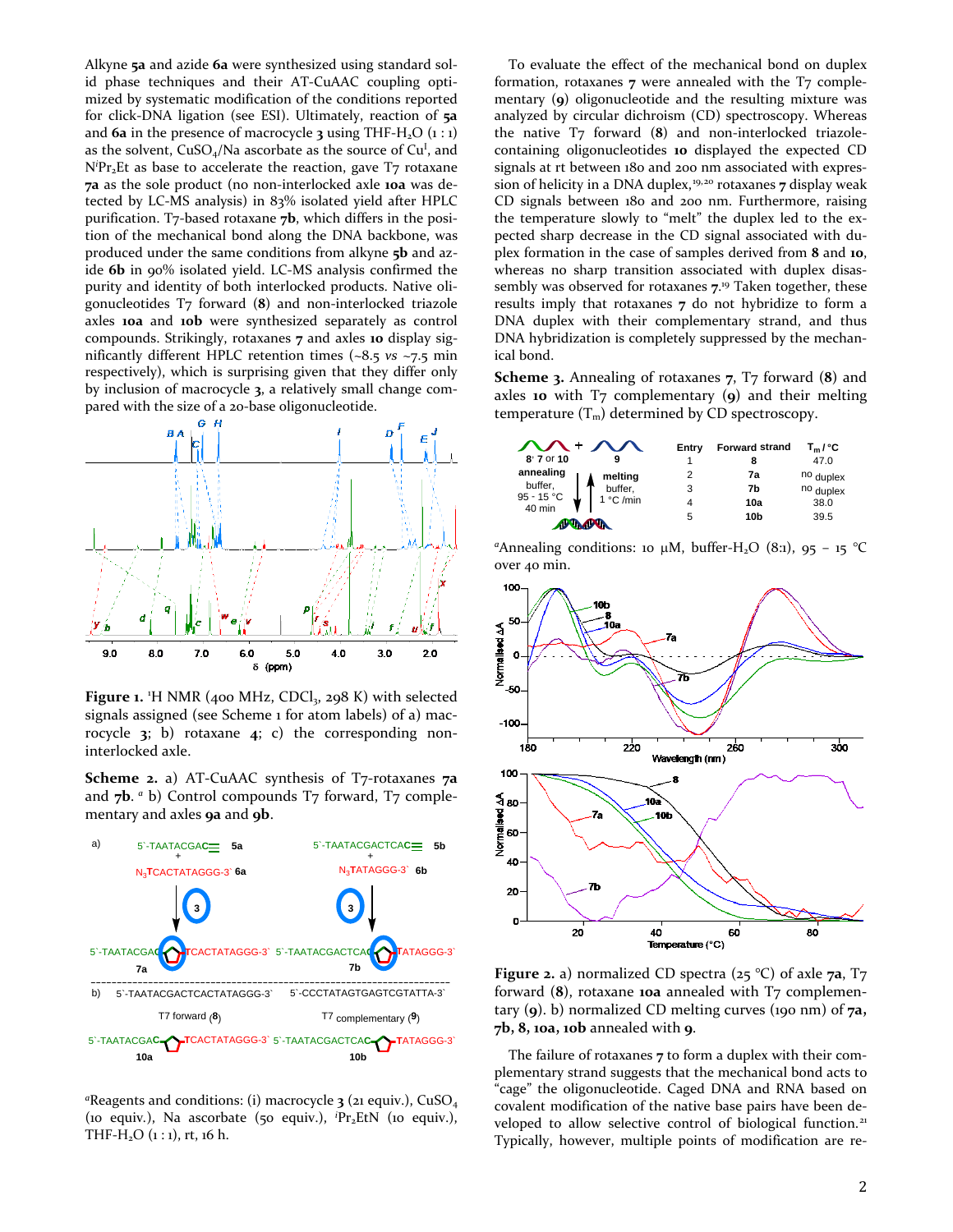quired for efficient suppression of hybridization,<sup>[22](#page-5-5)</sup> whereas in the case of rotaxanes **7** it appears that a single modification is sufficient to achieve complete suppression of duplex formation.

To demonstrate a potential biological consequence of this result, we examined the behavior of rotaxanes **7a** and **7b** when used as primers for PCR. The native  $T<sub>7</sub>$  forward primers and non-interlocked triazole-containing oligonucleotides **10a** and **10b** were used as positive controls. Both of these control primers successfully amplified a 1000 bp fragment from a template plasmid at various annealing temperatures (55 °C, 41 °C and 32 °C) to give a single band of the expected molecular weight (Figure 3). However, in line with the lack of duplex formation suggested by the melting experiments, when oligonucleotide rotaxanes **7a** and **7b** were used as forward primer for PCR amplification, no amplification was observed even at the relatively low annealing temperature of 32 °C (Figure 3). Based on these results, the mechanical bond in rotaxanes **7a** and **7b** effectively suppresses the ability of the interlocked oligonucleotide to function as a primer for T7 polymerase.

<span id="page-2-0"></span>

<span id="page-2-1"></span>

In conclusion, we have demonstrated that the CuAAC approach used in click-DNA ligation can be readily extended to the active template manifold in order to generate rotaxanes based on biocompatible triazole-linked oligonucleotides. Furthermore, whereas the non-interlocked axles are able to form a duplex with their complementary strand and also function as primer sequences for the amplification of an oligonucleotide, the interlocked products are not; duplex formation and PCR amplification are completely suppressed by a single macrocycle encircling the axle, demonstrating that the mechanical bond is an efficient modification for the "caging" of oligonucleotides. Although interlocked molecules are well known as components of artificial molecular ma-chines,<sup>[23](#page-5-6)</sup> interest in their biological applications has grown in recent years,<sup>[24](#page-5-7)</sup> including as pro-drugs,<sup>[25](#page-5-0)</sup> sensors,<sup>[26](#page-5-8)</sup> and delivery agents for biologically active molecules. [27](#page-5-9) Based on our preliminary results, mechanical bonding has a key role to play in the development of artificial stimuli responsive DNA for real time chemical biology investigation of gene expression and protein function.<sup>21</sup> Future work will focus on the development of cleavable macrocycles that can be removed in response to external or biological stimuli to reactivate oligonucleotide bioactivity and extending our approach to longer oligonucleotides and plasmids.

#### **ASSOCIATED CONTENT**

Full experimental details and characterization data for all novel compounds. The Supporting Information is available free of charge on the ACS Publications website as a PDF file.

### **AUTHOR INFORMATION**

#### **Corresponding Author**

\*A.Tavassoli@soton.ac.uk \*s.goldup@soton.ac.uk.

#### **Author Contributions**

‡These authors contributed equally.

# **ACKNOWLEDGMENT**

We thank the University of Southampton, EPSRC (EP/L016621/1), BBSRC (BB/J001694/2) and ERC (724987) for financial support. M. G. thanks the EPRSC for a Doctoral Prize. A.A.J. is a Marie-Curie Fellow (798304). S.M.G is a Royal Society Wolfson Research Fellow.

## **REFERENCES**

(1) (a) Evans, N. H.; Beer, P. D. Progress in the Synthesis and Exploitation of Catenanes since the Millennium. *Chem. Soc. Rev.* **2014**, *43*, 4658. (b) Xue, M.; Yang, Y.; Chi, X.; Yan, X.; Huang, F. Development of Pseudorotaxanes and Rotaxanes: From Synthesis to Stimuli-Responsive Motions to Applications. *Chem. Rev.* **2015**, *115*, 7398. (c) Leigh, D. A.; Gil-Ramírez, G. G.; Leigh, D. A.; Stephens, A. J.; Gil-Ramírez, G. G.; Leigh, D. A.; Stephens, A. J. Catenanes: Fifty Years of Molecular Links. *Angew. Chem. Int. Ed.* **2015**, *54*, 6110. (d) Bruns, C. J.; Stoddart, J. F. *The Nature of the Mechanical Bond: From Molecules to Machines*; Wiley, 2016. (e) Lewis, J. E. M.; Beer, P. D.; Loeb, S. J.; Goldup, S. M. Metal Ions in the Synthesis of Interlocked Molecules and Materials. *Chem. Soc. Rev.* **2017**, *46*, 2577.

(2) Threaded peptidic structures also occur naturally. Selected examples of natural and synthetic peptidic interlocked molecules: (a) Rosengren, K. J.; Clark, R. J.; Daly, N. L.; Göransson, U.; Jones, A.; Craik, D. J. Microcin J25 Has a Threaded Sidechain-to-Backbone Ring Structure and Not a Head-to-Tail Cyclized Backbone. *J. Am. Chem. Soc.* **2003**, *125*, 12464. (b) Bayro, M. J.; Mukhopadhyay, J.; Swapna, G. V. T.; Huang, J. Y.; Ma, L. C.; Sineva, E.; Dawson, P. E.; Montelione, G. T.; Ebright, R. H. Structure of Antibacterial Peptide Microcin J25: A 21-Residue Lariat Protoknot. *J. Am. Chem. Soc.* **2003**, *125*, 12382. (c) Wilson, K. A.; Kalkum, M.; Ottesen, J.; Yuzenkova, J.; Chait, B. T.; Landick, R.; Muir, T.; Severinov, K.; Darst, S. A. Structure of Microcin J25, a Peptide Inhibitor of Bacterial RNA Polymerase, Is a Lassoed Tail. *J. Am. Chem. Soc.* **2003**, *125*, 12475. (d) Aucagne, V.; Leigh, D. A.; Lock, J. S.; Thomson, A. R. Rotaxanes of Cyclic Peptides. *J. Am. Chem. Soc.* **2006**, *128*, 1784. (e) Hegemann, J. D.; Zimmermann, M.; Zhu, S.; Steuber, H.; Harms, K.; Xie, X.; Marahiel, M. A. XanthomoninsI-III: A New Class of Lasso Peptides with a Seven-Residue Macrolactam Ring. *Angew. Chem. Int. Ed.* **2014**, *53*, 2230. (f) Hegemann, J. D.; Zimmermann, M.; Xie, X.; Marahiel, M. A. Lasso Peptides: An Intriguing Class of Bacterial Natural Products. *Acc. Chem. Res.* **2015**, *48*, 1909. (g) Bruns, C. J.; Liu, H.; Francis, M. B. Near-Quantitative Aqueous Synthesis of Rotaxanes via Bioconjugation to Oligopeptides and Proteins. *J. Am. Chem. Soc.* **2016**, *138*, 15307. (h) Zong, C.; Wu, M. J.; Qin, J. Z.; Link, A. J. Lasso Peptide Benenodin-1 Is a Thermally Actuated [1]Rotaxane Switch. *J. Am. Chem. Soc.* **2017**, *139*, 10403. (i) Martin-Gómez, H.; Tulla-Puche, J. Lasso Peptides: Chemical Approaches and Structural Elucidation. *Org. Biomol. Chem.*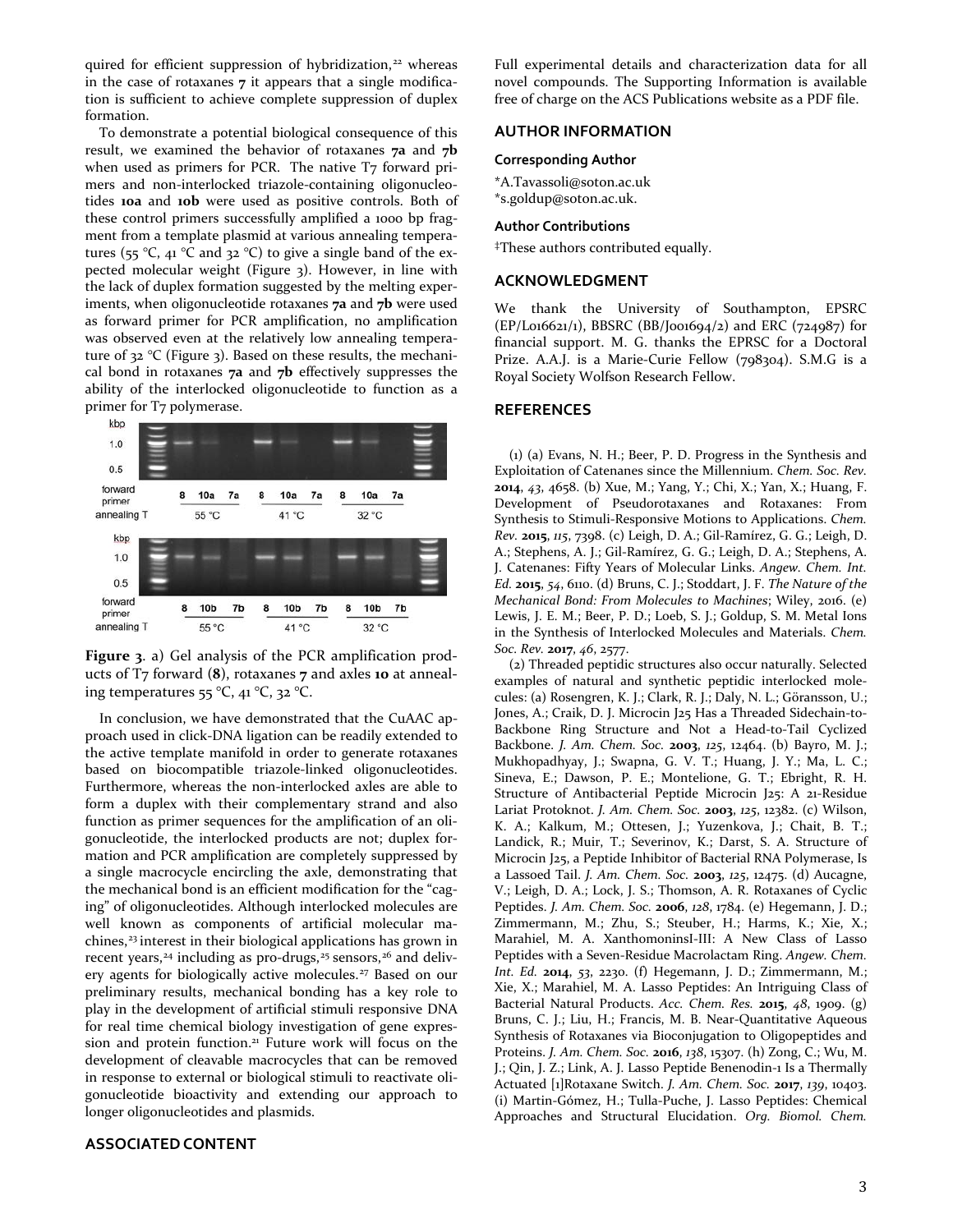**2018**, *16*, 5065. (j) Chen, M.; Wang, S.; Yu, X. Cryptand-Imidazolium Supported Total Synthesis of the Lasso Peptide BI-32169 and Its D-Enantiomer. *Chem. Commun.* **2019**, *55*, 3323.

<span id="page-3-0"></span>(3) (a) Wasserman, E. The Preparation of Interlocking Rings: A Catenane. *J. Am. Chem. Soc.* **1960**, *82*, 4433. (b) Schill, G.; Lüttringhaus, A. The Preparation of Catena Compounds by Directed Synthesis. *Angew. Chem. Int. Ed.* **1964**, *3*, 546. (c) Harrison, I. T.; Harrison, S. Synthesis of a Stable Complex of a Macrocycle and a Threaded Chain. *J. Am. Chem. Soc.* **1967**, *89*, 5723.

<span id="page-3-1"></span>(4) Witz, G.; Stasiak, A. DNA Supercoiling and Its Role in DNA Decatenation and Unknotting. *Nucleic Acids Res.* **2010**, *38*, 2119.

<span id="page-3-2"></span>(5) (a) Clayton, D. A.; Vinograd, J. Circular Dimer and Catenate Forms of Mitochondrial DNA in Human Leukaemic Leucocytes. *Nature* **1967**, *216*, 652. (b) Hudson, B.; Vinograd, J. Catenated Circular DNA Molecules in HeLa Cell Mitochondria. *Nature* **1967**, *216*, 647.

<span id="page-3-3"></span>(6) Makis, H.; Kornberg, A. The Polymerase Subunit of DNA Polymerase III of Escherichia Coli. *J. Biol. Chem.* **1985**, *260*, 12987. (b) Stukenberg, P. T.; Studwell-Vaughan, P. S.; O'Donnell, M. Mechanism of the Sliding Beta-Clamp of DNA Polymerase III Holoenzyme. *J. Biol. Chem.* **1991**, *266*, 11328.

<span id="page-3-4"></span>(7) Selected examples of molecular machines inspired by interlocked enzymes: (a) Thordarson, P.; Bijsterveld, E. J. A.; Rowan, A. E.; Nolte, R. J. M. Epoxidation of Polybutadiene by a Topologically Linked Catalyst. *Nature* **2003**, *424*, 915. (b) Lewandowski, B.; De Bo, G.; Ward, J. W.; Papmeyer, M.; Kuschel, S.; Aldegunde, M. J.; Gramlich, P. M. E.; Heckmann, D.; Goldup, S. M.; D'Souza, D. M.; Fernandes, A. E.; Leigh, D. A. Sequence-Specific Peptide Synthesis by an Artificial Small-Molecule Machine. *Science* **2013**, *339*, 189. (c) van Dongen, S. F. M.; Clerx, J.; Nørgaard, K.; Bloemberg, T. G.; Cornelissen, J. J. L. M.; Trakselis, M. A.; Nelson, S. W.; Benkovic, S. J.; Rowan, A. E.; Nolte, R. J. M. A Clamp-like Biohybrid Catalyst for DNA Oxidation. *Nat. Chem.* **2013**, *5*, 945. (d) De Bo, G.; Gall, M. A. Y. Y.; Kuschel, S.; De Winter, J.; Gerbaux, P.; Leigh, D. A. An Artificial Molecular Machine That Builds an Asymmetric Catalyst. *Nat. Nanotechnol.* **2018**, *13*, 381.

<span id="page-3-5"></span>(8) (a) Ryan, K.; Kool, E. T. Triplex-Directed Self-Assembly of an Artificial Sliding Clamp on Duplex DNA. *Chem. Biol.* **1998**, *5*, 59. (b) Kuhn, H.; Demidov, V. V.; Frank-Kamenetskii, M. D. An Earring for the Double Helix: Assembly of Topological Links Comprising Duplex DNA and a Circular Oligodeoxynucleotide. *J. Biomol. Struct. Dyn.* **2000**, *17*, 221. (c) Weizmann, Y.; Braunschweig, A. B.; Wilner, O. I.; Cheglakov, Z.; Willner, I. A Polycatenated DNA Scaffold for the One-Step Assembly of Hierarchical Nanostructures. *Proc. Natl. Acad. Sci.* **2008**, *105*, 5289. (d) Ackermann, D.; Schmidt, T. L.; Hannam, J. S.; Purohit, C. S.; Heckel, A.; Famulok, M. A Double-Stranded DNA Rotaxane. *Nat. Nanotechnol.* **2010**, *5*, 436. (e) Schmidt, T. L.; Heckel, A. Construction of a Structurally Defined Double-Stranded DNA Catenane. *Nano Lett.* **2011**, *11*, 1739. (f) Cecconello, A.; Lu, C.-H.; Elbaz, J.; Willner, I. Au Nanoparticle/DNA Rotaxane Hybrid Nanostructures Exhibiting Switchable Fluorescence Properties. *Nano Lett.* **2013**, *13*, 6275. (g) Liu, M.; Zhang, Q.; Li, Z.; Gu, J.; Brennan, J. D.; Li, Y. Programming a Topologically Constrained DNA Nanostructure into a Sensor. *Nat. Commun.* **2016**, *7*, 12074. (h) Valero, J.; Lohmann, F.; Famulok, M. Interlocked DNA Topologies for Nanotechnology. *Curr. Opin. Biotechnol.* **2017**, *48*, 159. (i) Centola, M.; Valero, J.; Famulok, M. Allosteric Control of Oxidative Catalysis by a DNA Rotaxane Nanostructure. *J. Am. Chem. Soc.* **2017**, *139*, 16044.

<span id="page-3-6"></span>(9) Selected reviews: (a) Rothemund, P. W. K. Folding DNA to Create Nanoscale Shapes and Patterns. *Nature* **2006**, *440*, 297. (b) Bath, J.; Turberfield, A. J. DNA Nanomachines. *Nat.*  *Nanotechnol.* **2007**, *2*, 275. (c) Castro, C. E.; Kilchherr, F.; Kim, D.-N.; Shiao, E. L.; Wauer, T.; Wortmann, P.; Bathe, M.; Dietz, H. A Primer to Scaffolded DNA Origami. *Nat. Methods* **2011**, *8*, 221. (c) Stulz, E. DNA Architectonics: Towards the Next Generation of Bio-Inspired Materials. *Chem. - A Eur. J.* **2012**, *18*, 4456. (d) Tørring, T.; Voigt, N. V.; Nangreave, J.; Yan, H.; Gothelf, K. V. DNA Origami: A Quantum Leap for Self-Assembly of Complex Structures. *Chem. Soc. Rev.* **2011**, *40*, 5636. (e) Seeman, N. C. *Structural DNA Nanotechnology*; Cambridge University Press: Cambridge, 2015. (f) Hong, F.; Zhang, F.; Liu, Y.; Yan, H. DNA Origami: Scaffolds for Creating Higher Order Structures. *Chem. Rev.* **2017**, *117*, 12584. (g) Bujold, K. E.; Lacroix, A.; Sleiman, H. F. DNA Nanostructures at the Interface with Biology. *Chem* **2018**, *4*, 495.

(10) (a) El-Sagheer, A. H.; Brown, T. Synthesis and Polymerase Chain Reaction Amplification of DNA Strands Containing an Unnatural Triazole Linkage. *J. Am. Chem. Soc.* **2009**, *131*, 3958. (b) El-Sagheer, A. H.; Sanzone, A. P.; Gao, R.; Tavassoli, A.; Brown, T. Biocompatible Artificial DNA Linker That Is Read through by DNA Polymerases and Is Functional in Escherichia Coli. *Proc. Natl. Acad. Sci.* **2011**, *108*, 11338. (c) El-Sagheer, A. H.; Brown, T. A Triazole Linkage That Mimics the DNA Phosphodiester Group in Living Systems. *Q. Rev. Biophys.* **2015**, *48*, 429.

(11) Kukwikila, M.; Gale, N.; El-Sagheer, A. H.; Brown, T.; Tavassoli, A. Assembly of a Biocompatible Triazole-Linked Gene by One-Pot Click-DNA Ligation. *Nat. Chem.* **2017**, *9*, 1089.

(12) (a) Crowley, J. D.; Goldup, S. M.; Lee, A.-L.; Leigh, D. A.; McBurney, R. T. Active Metal Template Synthesis of Rotaxanes, Catenanes and Molecular Shuttles. *Chem. Soc. Rev.* **2009**, *38*, 1530. (b) Saito, S. Synthesis of Interlocked Compounds Utilizing the Catalytic Activity of Macrocyclic Phenanthroline–Cu Complexes. *J. Incl. Phenom. Macrocycl. Chem.* **2015**, *82*, 437. (c) Denis, M.; Goldup, S. M. The Active Template Approach to Interlocked Molecules. *Nat. Rev. Chem.* **2017**, *1*, 0061.

(13) (a) Tornøe, C. W.; Christensen, C.; Meldal, M. Peptidotriazoles on Solid Phase: [1,2,3]-Triazoles by Regiospecific Copper(i)-Catalyzed 1,3-Dipolar Cycloadditions of Terminal Alkynes to Azides. *J. Org. Chem.* **2002**, *67*, 3057. (b) Rostovtsev, V. V; Green, L. G.; Fokin, V. V; Sharpless, K. B. A Stepwise Huisgen Cycloaddition Process: Copper(I)-Catalyzed Regioselective "Ligation" of Azides and Terminal Alkynes. *Angew. Chem. Int. Ed.* **2002**, *41*, 2596.

(14) (a) Aucagne, V.; Hänni, K. D.; Leigh, D. A.; Lusby, P. J.; Walker, D. B. Catalytic "Click" Rotaxanes: A Substoichiometric Metal-Template Pathway to Mechanically Interlocked Architectures. *J. Am. Chem. Soc.* **2006**, *128*, 2186. (b) Aucagne, V.; Berna, J.; Crowley, J. D.; Goldup, S. M.; Hänni, K. D.; Leigh, D. A.; Lusby, P. J.; Ronaldson, V. E.; Slawin, A. M. Z.; Viterisi, A.; Walker, D. B. Catalytic "Active-Metal" Template Synthesis of [2]Rotaxanes, [3]Rotaxanes, and Molecular Shuttles, and Some Observations on the Mechanism of the Cu(i)-Catalyzed Azide-Alkyne 1,3-Cycloaddition. *J. Am. Chem. Soc.* **2007**, *129*, 11950.

(15) (a) Lahlali, H.; Jobe, K.; Watkinson, M.; Goldup, S. M. Macrocycle Size Matters: "Small" Functionalized Rotaxanes in Excellent Yield Using the CuAAC Active Template Approach. *Angew. Chem. Int. Ed.* **2011**, *50*, 4151. (b) Neal, E. A.; Goldup, S. M. Competitive Formation of Homocircuit [3]Rotaxanes in Synthetically Useful Yields in the Bipyridine-Mediated Active Template CuAAC Reaction. *Chem. Sci.* **2015**, *6*, 2398. (c) Lewis, J. E. M.; Winn, J.; Cera, L.; Goldup, S. M. Iterative Synthesis of Oligo[ n ]Rotaxanes in Excellent Yield. *J. Am. Chem. Soc.* **2016**, *138*, 16329. (d) Lewis, J. E. M.; Modicom, F.; Goldup, S. M. Efficient Multicomponent Active Template Synthesis of Catenanes. *J. Am. Chem. Soc.* **2018**, *140*, 4787.

(16) Lewis, J. E. M.; Bordoli, R. J.; Denis, M.; Fletcher, C. J.;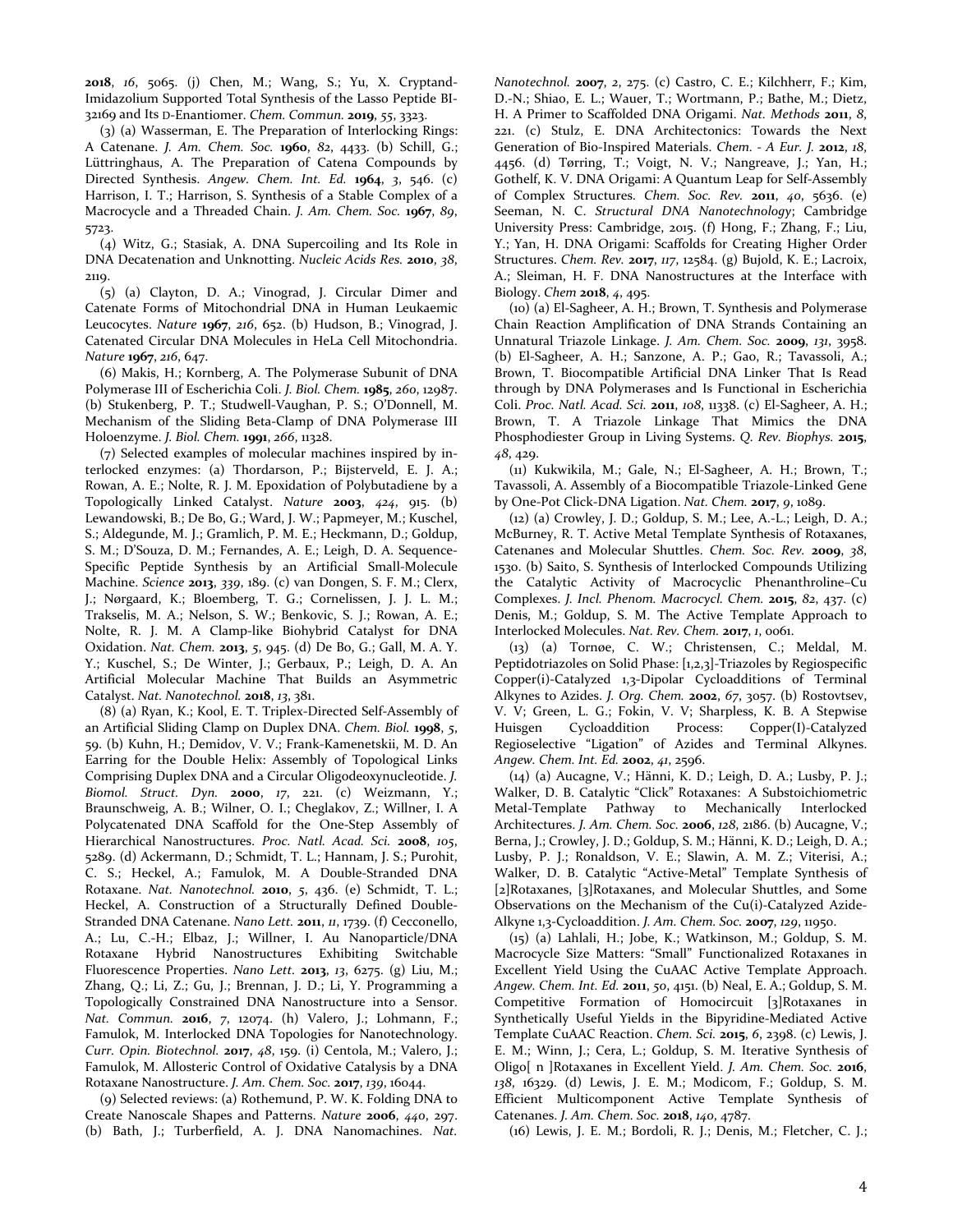Galli, M.; Neal, E. A.; Rochette, E. M.; Goldup, S. M. High Yielding Synthesis of 2,2′-Bipyridine Macrocycles, Versatile Intermediates in the Synthesis of Rotaxanes. *Chem. Sci.* **2016**, *7*, 3154.

(17) Jamieson, E. M. G.; Modicom, F.; Goldup, S. M. Chirality in Rotaxanes and Catenanes. *Chem. Soc. Rev.* **2018**, *47*, 5266.

(18) Rong, M.; He, B.; McAllister, W. T.; Durbin, R. K. Promoter Specificity Determinants of T7 RNA Polymerase. *Proc. Natl. Acad. Sci.* **1998**, *95*, 515.

(19) Kypr, J.; Kejnovská, I.; Renčiuk, D.; Vorlíčková, M. Circular Dichroism and Conformational Polymorphism of DNA. *Nucleic Acids Res.* **2009**, *37*, 1713.

<span id="page-4-0"></span>(20) A reduced  $T_m$  ( $\Delta T_m$  = 7-14 °C) is expected for click-DNA oligonucleotides: Dallmann, A.; El-Sagheer, A. H.; Dehmel, L.; Mügge, C.; Griesinger, C.; Ernsting, N. P.; Brown, T. Structure and Dynamics of Triazole-Linked DNA: Biocompatibility Explained. *Chem. - A Eur. J.* **2011**, *17*, 14714.

<span id="page-4-2"></span><span id="page-4-1"></span>(21) Selected reviews: (a) Casey, J. P.; Blidner, R. A.; Monroe, W. T. Caged SiRNAs for Spatiotemporal Control of Gene Silencing. *Mol. Pharm.* **2009**, *6*, 669. (b) Matsushita-Ishiodori, Y.; Ohtsuki, T. Photoinduced RNA Interference. *Acc. Chem. Res.* **2012**, *45*, 1039. (c) Ceo, L. M.; Koh, J. T. Photocaged DNA Provides New Levels of Transcription Control. *ChemBioChem* **2012**, *13*, 511. (d) Tang, X.; Zhang, J.; Sun, J.; Wang, Y.; Wu, J.; Zhang, L. Caged Nucleotides/Nucleosides and Their Photochemical Biology. *Org. Biomol. Chem.* **2013**, *11*, 7814. (e) Liu, Q.; Deiters, A. Optochemical Control of Deoxyoligonucleotide Function via a Nucleobase-Caging Approach. *Acc. Chem. Res.* **2014**, *47*, 45. (f) Lubbe, A. S.; Szymanski, W.; Feringa, B. L. Recent Developments in Reversible Photoregulation of Oligonucleotide Structure and Function. *Chem. Soc. Rev.* **2017**, *46*, 1052. (g) Debart, F.; Dupouy, C.; Vasseur, J. J. Stimuli-Responsive Oligonucleotides in Prodrug-Based Approaches for Gene Silencing. *Beilstein J. Org. Chem.* **2018**, *14*, 436. (h) Ankenbruck, N.; Courtney, T.; Naro, Y.; Deiters, A. Optochemical Control of Biological Processes in Cells and Animals. *Angew. Chem. Int. Ed.* **2018**, *57*, 2768.

<span id="page-4-3"></span>(22) (a) Yamaguchi, S.; Chen, Y.; Nakajima, S.; Furuta, T.; Nagamune, T. Light-Activated Gene Expression from Site-Specific Caged DNA with a Biotinylated Photolabile Protection Group. *Chem. Commun.* **2010**, *46*, 2244. (b) Prokup, A.; Hemphill, J.; Deiters, A. DNA Computation: A Photochemically Controlled and Gate. *J. Am. Chem. Soc.* **2012**, *134*, 3810.

<span id="page-4-4"></span>(23) (a) Coskun, A.; Banaszak, M.; Astumian, R. D.; Stoddart, J. F.; Grzybowski, B. A. Great Expectations: Can Artificial Molecular Machines Deliver on Their Promise? *Chem. Soc. Rev.* **2012**, *41*, 19. (b) Erbas-Cakmak, S.; Leigh, D. A.; McTernan, C. T.; Nussbaumer, A. L. Artificial Molecular Machines. *Chem. Rev.* **2015**, *115*, 10081. (c) Feringa, B. L. The Art of Building Small: From Molecular Switches to Motors (Nobel Lecture). *Angew. Chem. Int. Ed.* **2017**, *56*, 11060. (d) Sauvage, J. P. From Chemical Topology to Molecular Machines (Nobel Lecture). *Angew. Chem. Int. Ed.* **2017**, *56*, 11080. (e) Stoddart, J. F. Mechanically Interlocked Molecules (MIMs)—Molecular Shuttles, Switches, and Machines (Nobel Lecture). *Angew. Chem. Int. Ed.* **2017**, *56*, 11094.

<span id="page-4-6"></span><span id="page-4-5"></span>(24) (a) Higashi, T.; Motoyama, K.; Arima, H. Cyclodextrin-Based Polyrotaxanes and Polypseudorotaxanes as Drug Delivery Carriers. *J. Drug Deliv. Sci. Technol.* **2013**, *23*, 523. (b) Ornelas-Megiatto, C.; Becher, T.; Megiatto, J. Interlocked Systems in Nanomedicine. *Curr. Top. Med. Chem.* **2015**, *15*, 1236. (c) Ma, X.; Zhao, Y. Biomedical Applications of Supramolecular Systems Based on Host-Guest Interactions. *Chem. Rev.* **2015**, *115*, 7794. (d) Pairault, N.; Barat, R.; Tranoy-Opalinski, I.; Renoux, B.; Thomas, M.; Papot, S. Rotaxane-Based Architectures for Biological Applications. *Comptes Rendus Chim.* **2016**, *19*, 103. (e) Webber, M. J.; Langer, R. Drug Delivery by Supramolecular Design. *Chem. Soc. Rev.* **2017**, *46*, 6600. (f) Yu, G.; Yung, B. C.; Zhou, Z.; Mao, Z.; Chen, X. Artificial Molecular Machines in Nanotheranostics. *ACS Nano* **2018**, *12*, 7.

(25) (a) Fernandes, A.; Viterisi, A.; Coutrot, F.; Potok, S.; Leigh, D. A.; Aucagne, V.; Papot, S. Rotaxane-Based Propeptides: Protection and Enzymatic Release of a Bioactive Pentapeptide. *Angew. Chem. Int. Ed.* **2009**, *48*, 6443. (b) Fernandes, A.; Viterisi, A.; Aucagne, V.; Leigh, D. A.; Papot, S. Second Generation Specific-Enzyme-Activated Rotaxane Propeptides. *Chem. Commun.* **2012**, *48*, 2083. (c) Barat, R.; Legigan, T.; Tranoy-Opalinski, I.; Renoux, B.; Péraudeau, E.; Clarhaut, J.; Poinot, P.; Fernandes, A. E.; Aucagne, V.; Leigh, D. A.; Papot, S. A Mechanically Interlocked Molecular System Programmed for the Delivery of an Anticancer Drug. *Chem. Sci.* **2015**, *6*, 2608. (d) Sojka, M.; Fojtu, M.; Fialova, J.; Masarik, M.; Necas, M.; Marek, R. Locked and Loaded: Ruthenium(II)-Capped Cucurbit[n]Uril-Based Rotaxanes with Antimetastatic Properties. *Inorg. Chem.* **2019**, *58*, 10861.

(26) (a) Baumes, J. M.; Gassensmith, J. J.; Giblin, J.; Lee, J.-J.; White, A. G.; Culligan, W. J.; Leevy, W. M.; Kuno, M.; Smith, B. D. Storable, Thermally Activated, near-Infrared Chemiluminescent Dyes and Dye-Stained Microparticles for Optical Imaging. *Nat Chem* **2010**, *2*, 1025. (b) Langton, M. J.; Robinson, S. W.; Marques, I.; Félix, V.; Beer, P. D. Halogen Bonding in Water Results in Enhanced Anion Recognition in Acyclic and Rotaxane Hosts. *Nat. Chem.* **2014**, *6*, 1039. (c) Mitra, R.; Thiele, M.; Octa-Smolin, F.; Letzel, M. C.; Niemeyer, J. A Bifunctional Chiral [2]Catenane Based on 1,1'-Binaphthyl-Phosphates. *Chem. Commun.* **2016**, *52*, 5977. (d) Denis, M.; Pancholi, J.; Jobe, K.; Watkinson, M.; Goldup, S. M. Chelating Rotaxane Ligands as Fluorescent Sensors for Metal Ions. *Angew. Chem. Int. Ed.* **2018**, *57*, 5310. (e) Denis, M.; Qin, L.; Turner, P.; Jolliffe, K. A.; Goldup, S. M. A Fluorescent Ditopic Rotaxane Ion-Pair Host. *Angew. Chem. Int. Ed.* **2018**. (f) Lim, J. Y. C. C.; Marques, I.; Félix, V.; Beer, P. D. A Chiral Halogen-Bonding [3]Rotaxane for the Recognition and Sensing of Biologically Relevant Dicarboxylate Anions. *Angew. Chem. Int. Ed.* **2018**, *57*, 584.

(27) (a) Smukste, I.; House, B. E.; Smithrud, D. B. Host- [2]Rotaxane: Advantage of Converging Functional Groups for Guest Recognition. *J. Org. Chem.* **2003**, *68*, 2559. (b) Ooya, T.; Choi, H. S.; Yamashita, A.; Yui, N.; Sugaya, Y.; Kano, A.; Maruyama, A.; Akita, H.; Ito, R.; Kogure, K.; Harashima, H. Biocleavable Polyrotaxane - Plasmid DNA Polyplex for Enhanced Gene Delivery. *J. Am. Chem. Soc.* **2006**, *128*, 3852. (c)Bao, X.; Isaacsohn, I.; Drew, A. F.; Smithrud, D. B. Determining the Binding and Intracellular Transporting Abilities of a Host- [3]Rotaxane. *J. Org. Chem.* **2007**, *72*, 3988. (d) Wang, X.; Bao, X.; McFarland-Mancini, M.; Isaacsohn, I.; Drew, A. F.; Smithrud, D. B. Investigation of the Intracellular Delivery of Fluoresceinated Peptides by a Host-[2]Rotaxane. *J. Am. Chem. Soc.* **2007**, *129*, 7284. (e) Patel, K.; Angelos, S.; Dichtel, W. R.; Coskun, A.; Yang, Y. W.; Zink, J. I.; Stoddart, J. F. Enzyme-Responsive Snap-Top Covered Silica Nanocontainers. *J. Am. Chem. Soc.* **2008**, *130*, 2382. (f) Cotí, K. K.; Belowich, M. E.; Liong, M.; Ambrogio, M. W.; Lau, Y. A.; Khatib, H. A.; Zink, J. I.; Khashab, N. M.; Stoddart, J. F. Mechanised Nanoparticles for Drug Delivery. *Nanoscale* **2009**, *1*, 16. (g) Kulkarni, A.; Defrees, K.; Schuldt, R. A.; Hyun, S. H.; Wright, K. J.; Yerneni, C. K.; Verheul, R.; Thompson, D. H. Cationic α-Cyclodextrin:Poly(Ethylene Glycol) Polyrotaxanes for SiRNA Delivery. *Mol. Pharm.* **2013**, *10*, 1299. (h) Ardeleanu, R.; Dascalu, A. I.; Neamtu, A.; Peptanariu, D.; Uritu, C. M.; Maier, S. S.; Nicolescu, A.; Simionescu, B. C.; Barboiu, M.; Pinteala, M. Multivalent Polyrotaxane Vectors as Adaptive Cargo Complexes for Gene Therapy. *Polym. Chem.* **2018**, *9*, 845.